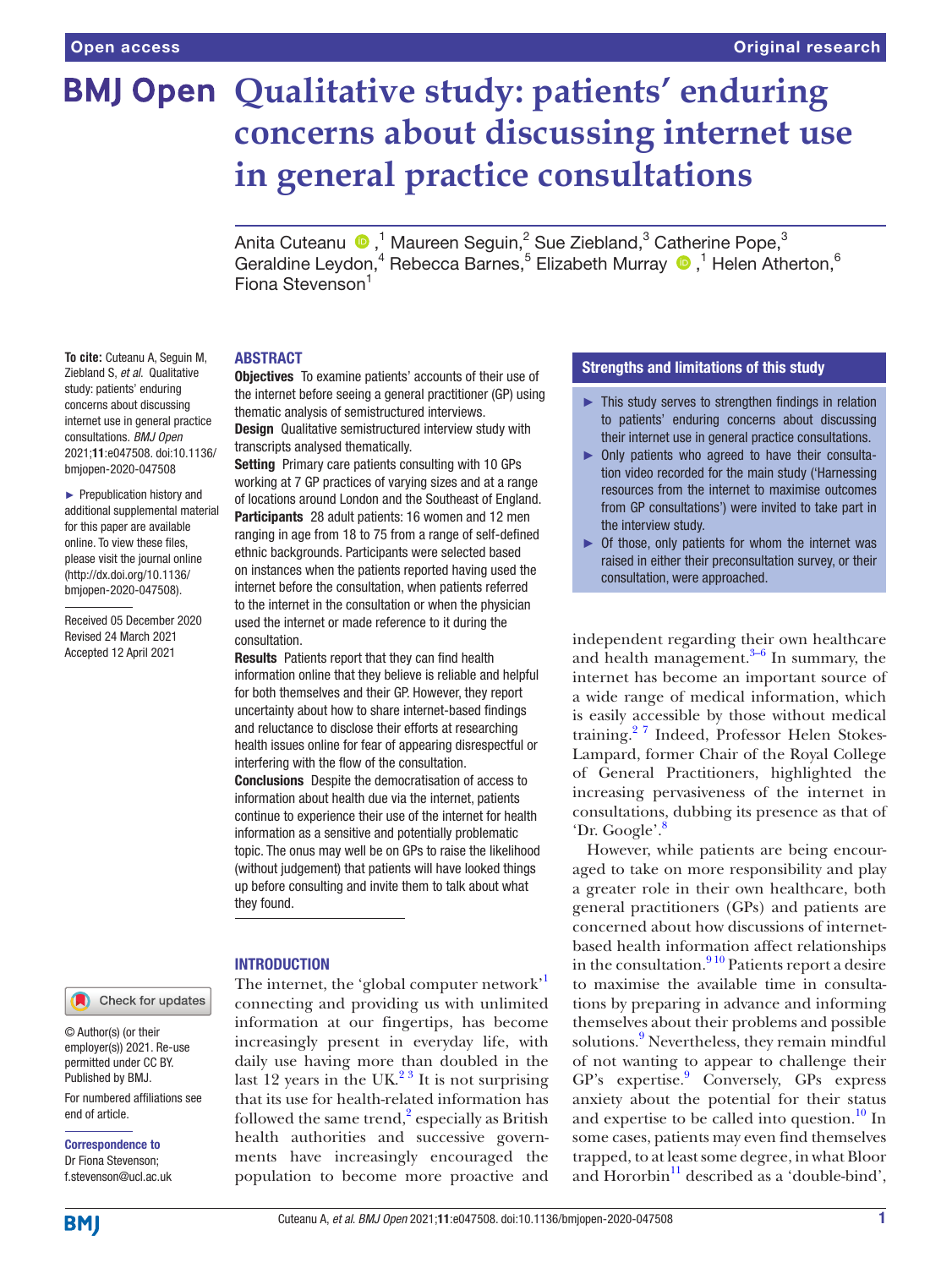which expects them to be sufficiently informed, but still defer to their GP's medical expertise and feign ignorance in relation to their medical problem.

This paper offers an in-depth examination of patients' accounts concerning their use of the internet before, during and following GP consultations. Given the aforementioned persistent unease surrounding the use of the internet in the consultation room, we reflect on the ways in which patients discuss and account for their use of the internet with regard to general practice consultations.

### **METHODS**

#### **Design**

Semistructured qualitative interviews were conducted with 28 patients as part of the Harnessing Resources from the Internet study.<sup>12</sup> The complete data set comprises 281 video-recorded GP consultations, with preconsultation questionnaires completed by all patients, interviews with all 10 participating doctors and 28 selected patients. The 10 GPs came from seven practices across London and the southeast of England. Practices varied in terms of size, population density, level of deprivation and whether they were a training practice. The interviews sought to capture patients' accounts of their use of the internet prior to their video-recorded consultation and reflect on how and why they might, or might not, share prior use of the internet in consultations with their GP.

#### Data

We focus on the 28 patients who were interviewed after the consultation. Data were collected between September 2017 and May 2018.

#### Data collection

For the initial data collection, up to five patients who had previously indicated they would be prepared to be interviewed were purposively selected (on the basis of survey and consultation data) from each practice and approached. Patients were selected to reflect: (1) instances in which patients reported searching the internet before their GP consultation and this was raised in the consultation, (2) instances in which patients reported searching the internet before their GP consultation and this was *not* raised in the consultation, (3) instances in which the patient raised the topic of the internet in the consultation and this was not reported in the preconsultation questionnaire and (4) instances in which the GP used the internet or raised it as a topic during the consultation.

We sought to provide maximum variation in terms of sociodemographic characteristics. All participants provided signed informed consent which included permission to publish anonymised extracts for the purpose of education and teaching (see [online supplemental mate](https://dx.doi.org/10.1136/bmjopen-2020-047508)[rial 1](https://dx.doi.org/10.1136/bmjopen-2020-047508)). To minimise any risk of coercion, it was made clear that the decision to participate or to decline would not affect clinical care and that it was possible to withdraw consent up to the time all data were collected at their site.

We note that in one of the practices, practice number five, no patients agreed to be interviewed. GPs were not told which patients had been approached for a subsequent interview.

Semistructured interviews were conducted by one of two experienced female, non-clinical, qualitative researchers. They took place either in patients' homes or, if preferred, in a room provided by their GP practice. Interviews varied in length from 25 to 90min and were audio recorded. All were based on an agreed topic guide (see [online supple](https://dx.doi.org/10.1136/bmjopen-2020-047508)[mental material 2](https://dx.doi.org/10.1136/bmjopen-2020-047508)), which focused on accounts of what patients did prior to consulting, with prompts relating to the internet if it was not raised. Patients were also asked what happened in the consultation. The interviews were transcribed verbatim and anonymised by a professional transcription service with the transcripts checked for accuracy by the team.

#### Data analysis

Data were analysed using thematic analysis.<sup>13–15</sup> Data analysis began with the process of familiarisation, noting down general impressions and providing a content summary for each interview. Initial codes and impressions were carefully sorted and collated into overarching themes.<sup>[16](#page-5-4)</sup> Employing, as Nowell *et*  $al^{16}$  $al^{16}$  $al^{16}$  put it, 'an iterative and reflective process that develops over time and involves a constant moving back and forward between phases' (p. 4). A series of coherent themes were developed, reviewed and defined over a period of several weeks. A data clinic session was held with seven experienced qualitative researchers to help further refine and strengthen the existing themes. Additional discussions and brainstorming sessions with the project leader (FAS) helped structure the themes and develop the narrative.

### **Findings**

# Participant characteristics

Interviewees comprised 16 female and 12 male patients ranging in age from 18 to 75 years of age (see [table](#page-2-0) 1).

# Internet research: a complicated but necessary first step for patients?

Although the literature suggests that patients are worried about being perceived negatively, in this study, most patients presented consulting the internet as an important and necessary step prior to seeing their GP.<sup>2</sup> Researching symptoms or concerns on the internet via the well-known web search engine 'Google' has become a reflex for many. This is a testament to its perceived usefulness. The term 'Google' is often automatically cited and creates a feeling of complicity as though its use, in this context, has become part of a now widely shared private joke:

I: 'Um, okay, and before your appointment with [Dr's name] can you remember whether you sought any sort of information or advice about your symptoms or?'

Pt: 'Google.' (interviewer laughs)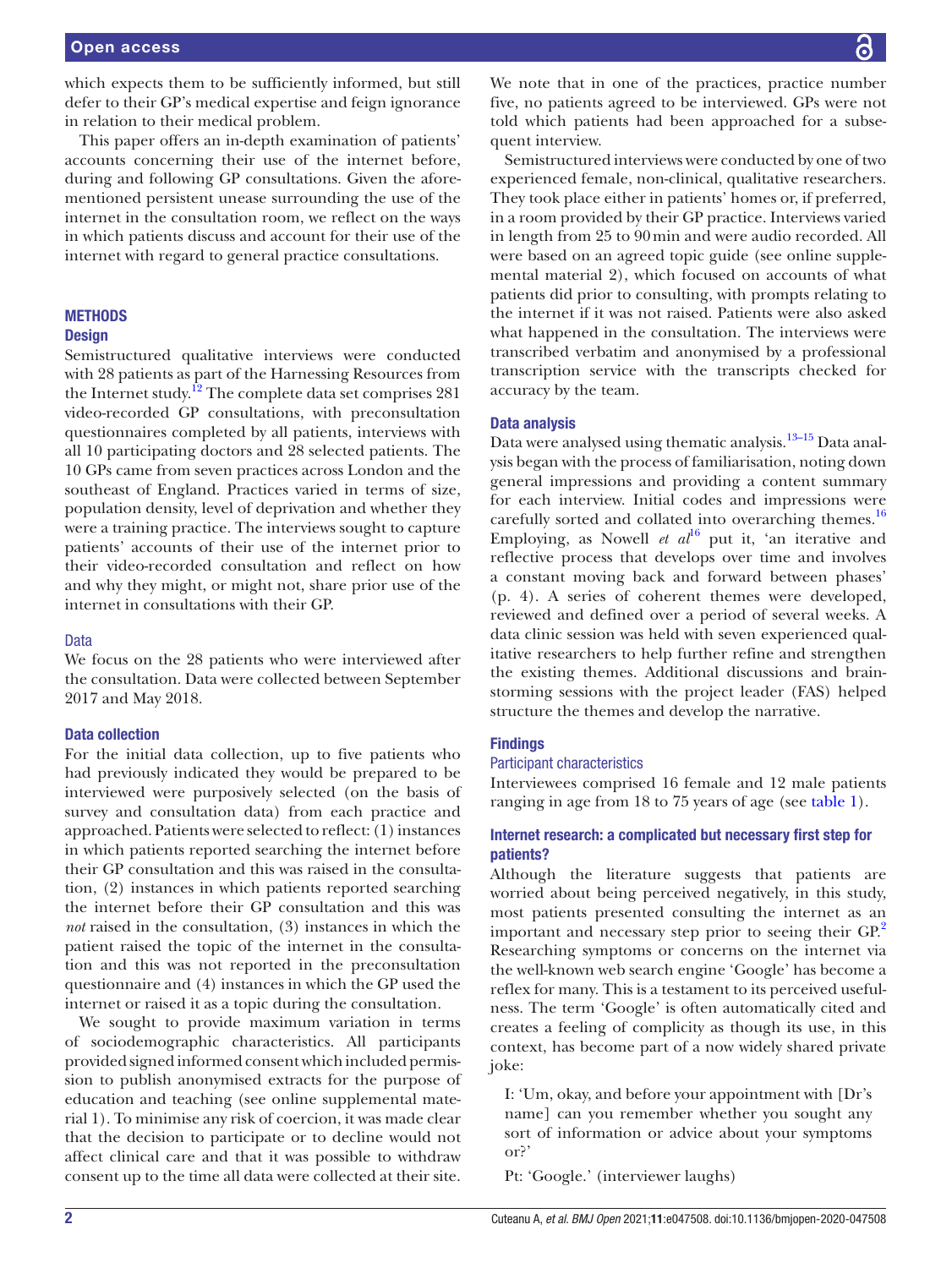<span id="page-2-0"></span>

| Table 1 | Characteristics of patients interviewed |                                                         |
|---------|-----------------------------------------|---------------------------------------------------------|
| Gender  | Age (years)                             | <b>Condition</b>                                        |
| M       | $56 - 65$                               | Foot problem.                                           |
| F       | 56-65                                   | Urinary tract infection.                                |
| M       | $56 - 65$                               | Suspected inner ear benign tumour.                      |
| F       | 56-65                                   | Blood in stools.                                        |
| F       | $19 - 25$                               | Throat feel bruised.                                    |
| F       | 56-65                                   | Blood test result.                                      |
| M       | $46 - 55$                               | Knee pain.                                              |
| F       | $46 - 55$                               | Shoulder pain.                                          |
| M       | $56 - 65$                               | Suspected hernia.                                       |
| F       | 66-75                                   | Requested knee replacement.                             |
| M       | 66-75                                   | Hole where hernia operation scar is.                    |
| M       | 66-75                                   | PSA test result.                                        |
| F       | $36 - 55$                               | Thyroid problem.                                        |
| F       | 66-75                                   | Hissing sound in one ear.                               |
| F       | $26 - 35$                               | Pain in ear.                                            |
| F       | $26 - 35$                               | Complications from deviated septum<br>surgery.          |
| M       | $0 - 18$                                | Baby has oozing belly button.                           |
| F       | 66-75                                   | Respiratory infection.                                  |
| F       | 66-75                                   | UTI and heart issues.                                   |
| F       | 56-65                                   | Pain behind knee.                                       |
| M       | $0 - 18$                                | Three-year-old boy has spot on neck.                    |
| M       | $46 - 55$                               | Discussion of patient's recovery from<br>throat cancer. |
| F       | $56 - 65$                               | Review of patient's overactive thyroid.                 |
| M       | $46 - 55$                               | Lethargy and pain in chest.                             |
| M       | $56 - 65$                               | Check-up for diabetes.                                  |
| M       | 66-75                                   | Review of pain in head.                                 |
| F       | $46 - 55$                               | Lower back pain, numbness in tip of<br>middle finger.   |
| F       | 46–55                                   | Mark on chest.                                          |

PSA, prostate-specific antigen; UTI, urinary tract infection.

# I: 'Yeah.'

Pt: Google. Yes, definitely Google. (Pat. 23)

Beyond highlighting that the internet constitutes an important step, patients also report being aware of a need to navigate the information it contains quite carefully. When asked why they prefaced their question to the GP with a disclaimer about having used the internet, a patient explained that although they understood that unfiltered medical information can lead to unnecessary panic, it has become an almost instinctive step:

I repeat it, I know I shouldn't. Yeah 'cause as I said, you know, you tend to be a bit pessimistic and, uh, look at, um, whatever could be the worst thing linked to the, I don't know why, but for some reason, you know, you always look at, I think, the first thing is the, is that you look at it as a sort of first self-help, and, uh, there's been times where, maybe, I had something and I looked it up. And I thought, 'Oh, phew, it's not that,' as well, you know. Yeah. Erm, obviously cancer is the number one, um, and all sorts of things, but, um, yeah, I think, sometimes, internet can be useful. (Pat. 28)

Linked to this is that although looking on the internet can be helpful, there is a need to remain vigilant in terms of assessing the information, with a conclusion that consulting is the best solution to medical concerns.

I think, sometimes, internet can be useful. Erm, maybe, you know, if you have a little, um, problem, or you can look it up and you can have a better idea of what it is. Er, but again, you know, sometimes it can be on, on the other hand it could be quite misleading, because then you'll panic. So, it's two ways, you have to sort of know how to, probably how to use it and what to do with it. And always better to see a doctor, obviously. (Pat. 28)

Some people reported using the internet to solve their medical problems, and only when they failed to solve their problem 'resorted' to consulting a doctor.

So, I did try and find out as much information as I could, but, erm, I wasn't very successful so, that's why. […] I resorted to going to the doctor. […] That's the only thing I did do, I just went on the internet, that's all. (Pat. 10)

Using the internet was described as serving a preparatory function in ensuring patients were equipped with information to facilitate their upcoming consultation. The internet was seen to present the offer of an advantage in terms of knowing the right questions to ask, enabling patients to navigate towards an optimal management or treatment outcome.

You can ask the doctor more about what you've got because you've got more information about what you've got. I'm not saying that you distrust doctors or anything like that. But in this day and age with everybody under pressure, it's best to know what you're coming for. […] So it, you know, you wanna be able, you wanna have knowledge 'cause you wanna be able to not get fobbed off with anything less than getting [the issue] fixed. [...]

And in fact, they do say that people who are more eloquent with, with what they, how they can describe [...] they get the better treatment. [...] The doctors are highly intelligent, so if you go in there and […] have a good conversation, you're armed with information, you can ask the right questions and lead to the right treatment and try and get that treatment. (Pat. 6)

When asked what benefits they perceived from using the internet, some patients felt that the internet helped them to optimise limited time in the consultation room: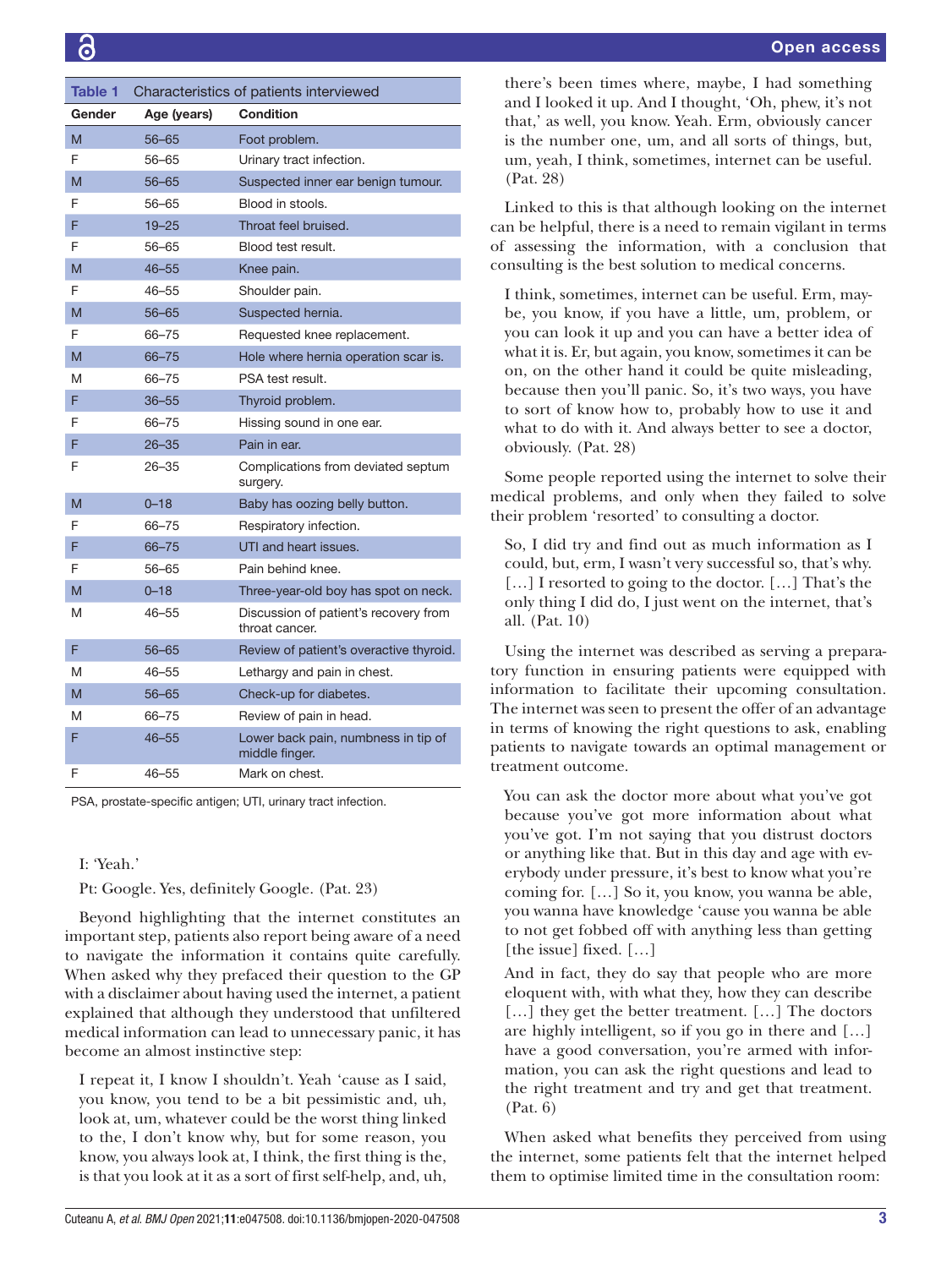You know, you've got limited time to get things across. (Pat. 3)

Finally, it is important to note that patients generally reported the need to reflect on their use of the internet. For example, in relation to when information available online would stop being useful and become instead a source of anxiety:

But you really need to have, I think, a very steady mind (patient laughs) um, to use that. So, I kind of, um, rather than not looking on internet, I would say I look on internet, but keeping a sort of, um, protecting myself, you know, from going too far. (Pat. 28)

# Use of the internet as a reflection of the doctor–patient dynamic

In line with existing literature,  $2910$  concern was expressed that it was not appropriate to mention use of the internet prior to consulting. This was associated with a perceived procedural etiquette when talking to their doctor.

I: 'In the consultation I don't think you sort of referred to the fact that you'd gone on the internet, was there any reason why you didn't sort of bring that up or?'

Pt: 'Um, I think I always think, doctors probably don't want to hear that, because you, you've gone to ask them.'

I: 'Mhm.'

Pt: 'Haven't you? So, um, I don't really want to say, 'Well, I've looked it up on the internet what do you think?' (Pat. 23)

Patients talked of the need to monitor for the right slot to mention searching as well as a concern to ensure that mentioning use of the internet is not perceived as an explicit request or pressure for a particular GP action, such as prescribing.

As I say, it's one of those things you sort of make known at the appropriate point if one arises. And not sort of, go in with a banner over your head saying, 'I've looked all this up on the internet. Now just give me a prescription brother'. Not the sensible way of doing it. (Pat. 3)

Some patients reported that their understanding of how interactions between doctors and patients worked meant they struggled to see how they could integrate what they learnt from the internet into the consultation.

But on the whole, I don't think it's the sort of thing the GP wants to discuss. […] It doesn't fit my model, or what I perceive to be the GP's model, of how the conversation is supposed to go. (Pat. 11)

Interestingly the apparent sensitivity to discussing use of the internet for health was also evident in the patients' responses to the researcher, in which their internet use was presented as prudent, rational or 'common sense',

and in some cases, patients emphasised legitimising personal characteristics such as a professional background, for example, healthcare or education, that worked to normalise their use of the internet

So, I mean, because I was a teacher, just Googling and looking for information and sifting out information, something I did all the time, […] as a (subject) teacher that you have to do that. (Pat. 6)

# **DISCUSSION**

# **Summary**

Patients reported use of the internet as an initial response to health symptoms and a way of reducing the pressure on the UK healthcare system. Their reports of soliciting medical expertise only after seeking information online is consistent with previous research. $^2$  It is however notable that despite the internet being presented as a key way in which patients managed their health, caution was expressed by patients about both use and sharing internet use with the GP, and in some cases, use of the internet was presented as a deviant action.

# Strengths and limitations

This analysis extends previous research about patients' use of, and views about, sharing information from the internet in primary care consultations. Only patients who agreed to have their consultation video recorded for the main study and indicated they were happy to be contacted for an interview were invited to take part in the interview study. Of those, only patients for whom the internet was raised in either their preconsultation survey, or their consultation, were approached. This means our sample focused on those people for whom the internet had played a part in a recent consultation grounding data collection in an actual event as opposed to hypothetical ideas.

# Comparison with existing literature

The findings are consistent with the existing literature regarding patients' reluctance to share details of their internet research despite internet use continuing to intensify over the years.<sup>1718</sup>

Our findings are in line with Parsons' now classic sociological theory relating to medical interactions first outlined nearly 70 years ago.<sup>19</sup> Parsons pointed to the functional asymmetry of the medical encounter and how the medical consultation is itself embedded within the wider functionality of the institution of medicine in society.<sup>[19](#page-5-6)</sup> While this may on the face of it appear undesirable and a barrier to open communication between the doctor and their patient, detailed analysis of medical interactions in a range of settings have illustrated that asymmetry is key to understanding the ways in which both medical professionals and their patients organise their interactions. $20$ One way to engage with and position our findings is in relation to the idea discussed by Heritage $^{21}$  of access and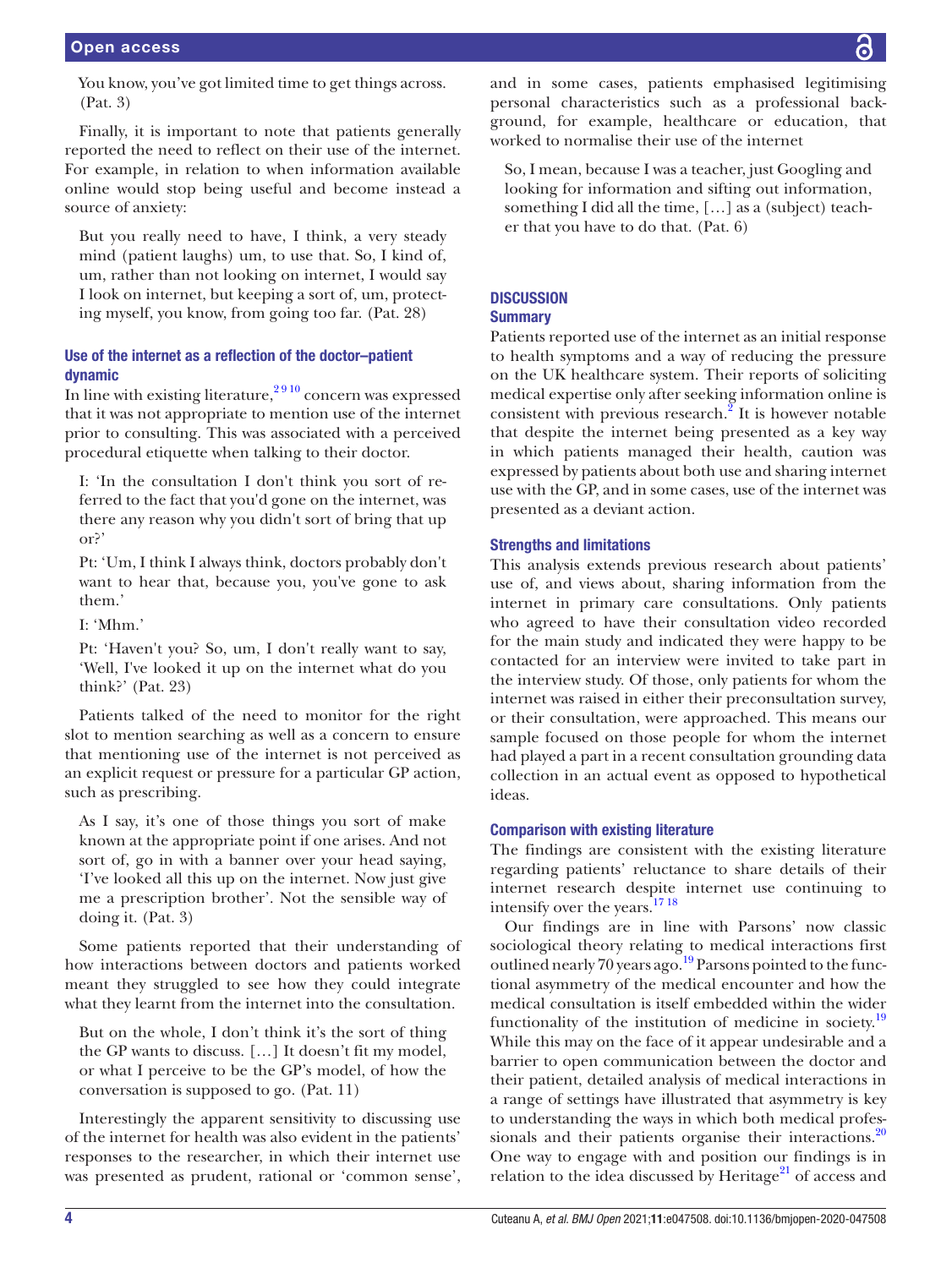# 6

rights to specific domains of medical knowledge and information in medical consultations. The avoidance by patients of broaching their use of the internet explicitly or directly with their healthcare providers can be seen as in keeping with attempts by patients to maintain the shared understandings in relation to how medical consultation operate and not be seen to encroach, uninvited, on the doctor's 'domain' of medical knowledge.

### Implications for research and/or practice

These observations highlight a difficulty in balancing the perceived responsibility of being a patient in the internet age on the one hand with the presentation of a feeling of needing to conform to a prior model in which 'medical knowledge' is only accessible via the doctor. There is an opportunity for GPs to take the initiative when patients present their problem at the beginning of the consultation to ask what they think might be wrong and if they have looked the problem up.

## **CONCLUSION**

Previous research on this topic showed that there was a reluctance on the part of patients regarding sharing information found on the internet. Our findings support this claim and show that despite an ever-increasing democratisation of access to information and growth in use of the internet across the population, this reluctance is still present. This study offers insights into how patients approaching use of the internet for health concerns. Such understandings are crucial given the current pandemic is and will continue to encourage a greater adoption of, reliance on, technology and the internet in particular.

#### Author affiliations

<sup>1</sup> Research Department of Primary Care and Population Health, University College London, London, UK

<sup>2</sup>Department of Health Services Research and Policy, London School of Hygiene & Tropical Medicine, London, UK

<sup>3</sup>Nuffield Department of Primary Care Health Sciences, University of Oxford, Oxford, UK

<sup>4</sup>Primary Care and Population Sciences, Faculty of Medicine, University of Southampton, Southampton, UK

<sup>5</sup>Centre for Academic Primary Care, School for Social and Community Medicine, Bristol University, Bristol, UK

<sup>6</sup>Unit of Academic Primary Care, Warwick Medical School, University of Warwick, Coventry, UK

Twitter Sue Ziebland [@sueziebland](https://twitter.com/sueziebland) and Helen Atherton [@h\\_atherton](https://twitter.com/h_atherton)

Acknowledgements The authors would like to thank the participants of this study as well as the Harnessing Resources from the Internet project research team for their support and collaboration. We would particularly like to acknowledge the work of Laura Hall who was one of the researchers on the study.

Contributors FAS, GL, RB, SZ, CJP, EM and HA conceived of the study, designed it and securing funding. MS collected the data. Analysis of the data and initial drafts were led by AC and FA and the manuscript was reviewed critically by GL, RB, SZ, CJP, EM, HA and MS. All authors have edited and approved the manuscript for submission.

Funding The HaRI project was funded by the National Institute for Health Research School for Primary Care Research (Award/Grant Number 284). National Health Service (NHS) costs are covered via the Local Clinical Research Network. The present study has received funding from the Laidlaw Foundation.

Disclaimer The views expressed are those of the authors and not necessarily those of theNational Institute for Health Research, the NHS or the Department of **Health** 

Competing interests None declared.

Patient and public involvement statement Two study participants and public involvement representatives advised the research group from the inception of the study. They were also members of the steering committee and advised throughout the study.

Patient consent for publication Not required.

Ethics approval The HaRI study received ethics approval from the UK NHS Research Ethics Committee and governance approval obtained from the Health Research Authority. All participants provided written consent before taking part in the study.

Provenance and peer review Not commissioned; externally peer reviewed.

Data availability statement No data are available. Some data are available for reuse on application following appropriate ethics and data governance requirements.

Supplemental material This content has been supplied by the author(s). It has not been vetted by BMJ Publishing Group Limited (BMJ) and may not have been peer-reviewed. Any opinions or recommendations discussed are solely those of the author(s) and are not endorsed by BMJ. BMJ disclaims all liability and responsibility arising from any reliance placed on the content. Where the content includes any translated material, BMJ does not warrant the accuracy and reliability of the translations (including but not limited to local regulations, clinical guidelines, terminology, drug names and drug dosages), and is not responsible for any error and/or omissions arising from translation and adaptation or otherwise.

Open access This is an open access article distributed in accordance with the Creative Commons Attribution 4.0 Unported (CC BY 4.0) license, which permits others to copy, redistribute, remix, transform and build upon this work for any purpose, provided the original work is properly cited, a link to the licence is given, and indication of whether changes were made. See: [https://creativecommons.org/](https://creativecommons.org/licenses/by/4.0/) [licenses/by/4.0/](https://creativecommons.org/licenses/by/4.0/).

#### ORCID iDs

Anita Cuteanu<http://orcid.org/0000-0001-9490-5991> Elizabeth Murray<http://orcid.org/0000-0002-8932-3695>

#### <span id="page-4-0"></span>**REFERENCES**

- Oxford English Dictionary. Oxford university press; c2020. Internet, 2019. Available: [https://www.oed.com/viewdictionaryentry/Entry/](https://www.oed.com/viewdictionaryentry/Entry/248411) [248411](https://www.oed.com/viewdictionaryentry/Entry/248411)
- <span id="page-4-1"></span>2 Tan SS-L, Goonawardene N. Internet health information seeking and the patient-physician relationship: a systematic review. *[J Med](http://dx.doi.org/10.2196/jmir.5729)  [Internet Res](http://dx.doi.org/10.2196/jmir.5729)* 2017;19:e9.
- <span id="page-4-2"></span>3 Prescott C. Internet access – households and individuals, Great Britain: 2020 - Office for National Statistics. Ons.gov.uk, 2020. Available: [https://www.ons.gov.uk/peoplepopulationandcommunity/](https://www.ons.gov.uk/peoplepopulationandcommunity/householdcharacteristics/homeinternetandsocialmediausage/bulletins/internetaccesshouseholdsandindividuals/2020) [householdcharacteristics/homeinternetandsocialmediausage/](https://www.ons.gov.uk/peoplepopulationandcommunity/householdcharacteristics/homeinternetandsocialmediausage/bulletins/internetaccesshouseholdsandindividuals/2020) [bulletins/internetaccesshouseholdsandindividuals/2020](https://www.ons.gov.uk/peoplepopulationandcommunity/householdcharacteristics/homeinternetandsocialmediausage/bulletins/internetaccesshouseholdsandindividuals/2020)
- 4 NHS. '3. People will get more control over their own health and more personalised care when they need it. longtermplan.nhs.uk, 2021. Available: [https://www.longtermplan.nhs.uk/online-version/chapter-](https://www.longtermplan.nhs.uk/online-version/chapter-1-a-new-service-model-for-the-21st-century/3-people-will-get-more-control-over-their-own-health-and-more-personalised-care-when-they-need-it/)[1-a-new-service-model-for-the-21st-century/3-people-will-get-more](https://www.longtermplan.nhs.uk/online-version/chapter-1-a-new-service-model-for-the-21st-century/3-people-will-get-more-control-over-their-own-health-and-more-personalised-care-when-they-need-it/)[control-over-their-own-health-and-more-personalised-care-when](https://www.longtermplan.nhs.uk/online-version/chapter-1-a-new-service-model-for-the-21st-century/3-people-will-get-more-control-over-their-own-health-and-more-personalised-care-when-they-need-it/)[they-need-it/](https://www.longtermplan.nhs.uk/online-version/chapter-1-a-new-service-model-for-the-21st-century/3-people-will-get-more-control-over-their-own-health-and-more-personalised-care-when-they-need-it/)
- 5 Department of Health. *Self-care a real choice: self-care support a practical option*. London: HMSO, 2005.
- 6 RCGP. '3 before GP': new RCGP mantra to help combat winter pressures in general practice [Internet]. Rcgp.org.uk, 2017. Available: [https://www.rcgp.org.uk/about-us/news/2017/december/3-before](https://www.rcgp.org.uk/about-us/news/2017/december/3-before-gp-new-rcgp-mantra-to-help-combat-winter-pressures-in-general-practice.aspx)[gp-new-rcgp-mantra-to-help-combat-winter-pressures-in-general](https://www.rcgp.org.uk/about-us/news/2017/december/3-before-gp-new-rcgp-mantra-to-help-combat-winter-pressures-in-general-practice.aspx)[practice.aspx](https://www.rcgp.org.uk/about-us/news/2017/december/3-before-gp-new-rcgp-mantra-to-help-combat-winter-pressures-in-general-practice.aspx)
- 7 Dyer C. Doctors should not cherry Pick what information to give patients, Court rules. *[BMJ](http://dx.doi.org/10.1136/bmj.h1414)* 2015;350:h1414.
- <span id="page-4-3"></span>8 RCGP. "Dr Google enters 80% of my consultations", warns RCGP chair, 2019. Available: [http://www.pulsetoday.co.uk/news/gp](http://www.pulsetoday.co.uk/news/gp-topics/it/dr-google-enters-80-of-myconsultations-warnsrcgp-chair/20035400.article)[topics/it/dr-google-enters-80-of-myconsultations-warnsrcgp-chair/](http://www.pulsetoday.co.uk/news/gp-topics/it/dr-google-enters-80-of-myconsultations-warnsrcgp-chair/20035400.article) [20035400.article](http://www.pulsetoday.co.uk/news/gp-topics/it/dr-google-enters-80-of-myconsultations-warnsrcgp-chair/20035400.article)
- <span id="page-4-4"></span>9 Bowes P, Stevenson F, Ahluwalia S, *et al*. 'I need her to be a doctor': patients' experiences of presenting health information from the internet in GP consultations. *[Br J Gen Pract](http://dx.doi.org/10.3399/bjgp12X658250)* 2012;62:e732–8.